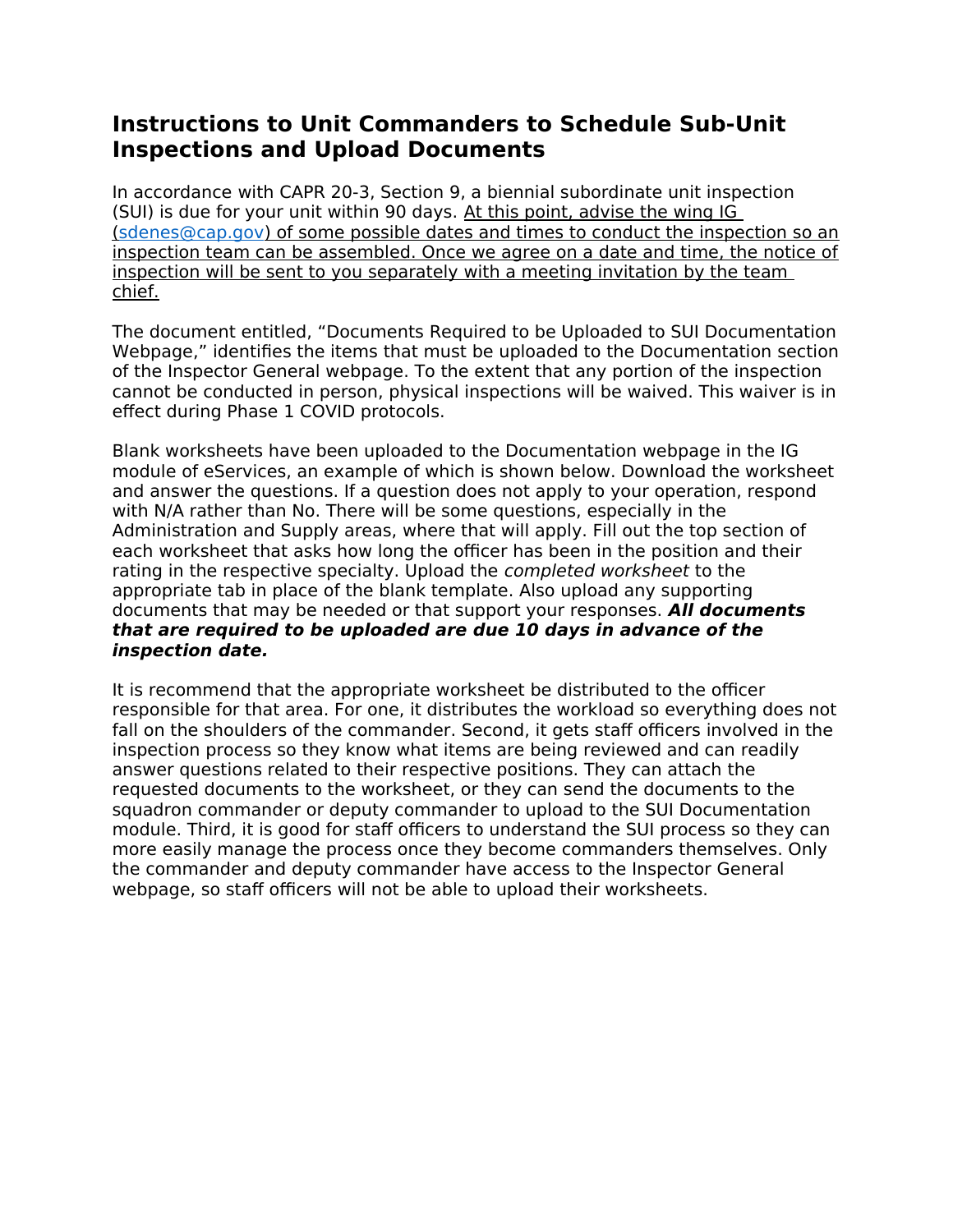| $\equiv$ Menu               |                                      | <b>eServices</b>                                                  |  |  |  |
|-----------------------------|--------------------------------------|-------------------------------------------------------------------|--|--|--|
| eServices > Home            |                                      |                                                                   |  |  |  |
| x<br>Home                   | <b>CI Schedule</b>                   |                                                                   |  |  |  |
| Home                        | <b>View File</b>                     | File<br>2020-2021_CI-SUI_Schedule_2020-06-30_CAP_CAP-USAF_CG.xlsx |  |  |  |
| <b>About Inspections</b>    |                                      |                                                                   |  |  |  |
| Home                        |                                      | <b>WFA Audit Schedule</b>                                         |  |  |  |
|                             |                                      | <b>File</b>                                                       |  |  |  |
| <b>Inspections</b>          | <b>View File</b>                     | WFA_Contact_Information_20150623.xls                              |  |  |  |
| DTS - CIs                   |                                      |                                                                   |  |  |  |
|                             |                                      |                                                                   |  |  |  |
| DTS - Other                 | <b>LR Survey Audit Schedule</b>      | <b>File</b>                                                       |  |  |  |
| Report Upload - Other       | <b>View File</b>                     | 2019 NCLR Survey Audit Schedule.docx                              |  |  |  |
|                             | <b>View File</b>                     | 2020 MALR Annual Survey Audit Schedule.pdf                        |  |  |  |
| <b>Update Next SUI Date</b> | <b>View File</b>                     | GLLR_FY20_Survey_Audit_Schedule.pdf                               |  |  |  |
| Documentation               | <b>View File</b>                     | NELR_FY20_Survey_Audit_Schedule.pdf                               |  |  |  |
|                             | <b>View File</b>                     | PLR_FY20_Survey_Audit_Schedule.docx                               |  |  |  |
| Inv./Pers./Rpt              | <b>View File</b>                     | SELR_2020_Survey_Audit_Schedule.pdf                               |  |  |  |
| <b>Responses</b>            | <b>View File</b>                     | SWLR_Audit_Schedule_2020.pdf                                      |  |  |  |
| <b>Inspection Responses</b> | <b>LR SAV Schedule</b>               |                                                                   |  |  |  |
| <b>New Responses</b>        |                                      | <b>File</b>                                                       |  |  |  |
| <b>Reports</b>              | <b>View File</b>                     | MELR SV Dates 2019.xlsx                                           |  |  |  |
|                             | <b>View File</b>                     | NCLR SV Dates 2018.xlsx                                           |  |  |  |
| <b>Inspection Reports</b>   | <b>View File</b>                     | NELR_SV_Dates_2018.xlsx                                           |  |  |  |
|                             | <b>View File</b>                     | PLR_SV_Dates_2018.xlsx                                            |  |  |  |
| <b>Trend Analysis</b>       | <b>View File</b>                     | RMLR_SV_Dates_2019.xlsx                                           |  |  |  |
| <b>Documentation</b>        | <b>View File</b><br><b>View File</b> | SER_SV_Dates_2019.xlsx<br>SWR_SV_Dates_2018.xlsx                  |  |  |  |
|                             |                                      |                                                                   |  |  |  |
| <b>Instructions</b>         |                                      |                                                                   |  |  |  |
| <b>SUI Information</b>      |                                      |                                                                   |  |  |  |

| $e$ Services > $\bigcirc$ Home > Inspections > Documentation<br>Organization<br>NER-NY-384 V<br><b>Charter Date:</b><br>Select File to Upload (Supported File Types: .pdf, .doc, .jpg, .jpeg, .gif, .rtf, .docx, .xls, .xlsx, .ppt, .pptx, .mdb, .mpp)<br><b>File Type to Upload</b><br>$\checkmark$<br>Choose File   No file chosen<br><b>ALL</b><br><b>Add Documentation File</b><br><b>Documentation Folder Files</b><br><b>Date and Time</b><br><b>File</b><br>29 Dec 2021 20:18:45<br>A1 139303 SUI A1 Worksheet AE.pdf<br><b>View File</b><br>Delete File<br>Delete File<br>View File<br>A1 490205_2018_NY-384_Aerospace_Ed_Report.pdf<br>19 Dec 2019 16:16:17<br>Delete File<br><b>View File</b><br>A1_490205_2019_05_31_For_The_Report_on_the_Hubsan_Hornet_Received_From_the_STEM_Program.docx<br>19 Dec 2019 16:16:17<br>View File<br>19 Dec 2019 16:16:17<br>Delete File<br>A1 490205 2019 11 27 Cadet Orientation Report .pdf<br>View File<br>A1 490205 2019 NY-384 Aerospace Ed Duty Assignment.Contact Report.pdf<br>19 Dec 2019 16:16:17<br>Delete File<br>Delete File<br>View File<br>A1_490205_2019_NY-384_Aerospace_Ed_Duty_Assignment.pdf<br>19 Dec 2019 16:16:17<br>Delete File<br><b>View File</b><br>A1_490205_2019_NY-384_Aerospace_Ed_POA.pdf<br>19 Dec 2019 16:16:17<br>View File<br>Delete File<br>A1_490205_2019_NY-384_Aerospace_Ed_Report.pdf<br>19 Dec 2019 16:16:17<br>A1_490205_2019_STEM_Kit_Evaluation_of_Ready_to_Fly.docx<br>Delete File<br><b>View File</b><br>19 Dec 2019 16:16:17<br><b>View File</b><br>A1_490205_2019_SUI_A1_Worksheet_AE_Responses.pdf<br>19 Dec 2019 16:16:18<br>Delete File<br><b>View File</b><br>A1_490205_2020_NY-384_Aerospace_Ed_POA.pdf<br>19 Dec 2019 16:16:18<br>Delete File<br>Delete File<br><b>View File</b><br>A1_490205_Yeager_(AEPSM)_Award_Report.pdf<br>19 Dec 2019 16:16:18<br>29 Dec 2021 20:19:06<br>Delete File<br><b>View File</b><br>B1 139303 SUI B1 Worksheet Cadet.pdf<br><b>View File</b><br>B1 490205 2019-2020 NY-384 Meeting Schedule.docx<br>19 Dec 2019 16:16:18<br>Delete File<br>Delete File<br><b>View File</b><br>B1 490205 Cadet Protection Course Completion Report 18 Nov 2019.pdf<br>19 Dec 2019 16:16:18<br><b>View File</b><br>19 Dec 2019 16:16:18<br>Delete File<br>B1_490205_NY384_goals_for_2019-20.pdf<br>Delete File<br>View File<br>B1_490205_NY384_SUI_B1_Worksheet_Cadet_BC042DEB355F6.pdf<br>19 Dec 2019 16:16:18<br>View File<br>19 Dec 2019 16:16:18<br>Delete File<br>B1_490205_TLC_Progression_18_Nov_2019.pdf<br><b>View File</b><br>D1_139303_SUI_D1_Worksheet_MS_Pro_Dev.pdf<br>29 Dec 2021 20:19:31<br>Delete File<br><b>View File</b><br>D1_490205_Duty_Assignment_23Nov_2019.pdf<br>19 Dec 2019 16:16:18<br>Delete File<br>Delete File<br><b>View File</b><br>D1_490205_NY384_SUI_D1_Worksheet_MS_Pro_Dev_1C176E3B4BBB4.pdf<br>19 Dec 2019 16:16:18<br><b>View File</b><br>19 Dec 2019 16:16:18<br>Delete File<br>D1_490205_Organizational_Report_23Nov_2019.pdf<br><b>View File</b><br>D3_139303_SUI_D3_Worksheet_MS_Finance.pdf<br>29 Dec 2021 20:19:46<br>Delete File<br>Delete File<br><b>View File</b><br>D4_139303_SUI_D4_Worksheet_MS_Admin.pdf<br>29 Dec 2021 20:20:07<br><b>View File</b><br>Delete File<br>D4_490205_2019-2020_NY-384_Meeting_Schedule.pdf<br>19 Dec 2019 16:16:18<br><b>View File</b><br>D4_490205_BTCS_May_2019_report.pdf<br>Delete File<br>19 Dec 2019 16:16:18<br><b>View File</b><br>Delete File<br>D4 490205 NY384 File plan Dec 2019.pdf<br>19 Dec 2019 16:16:19<br>Delete File<br>View File<br>D4_490205_NY384_SUI_D4_Worksheet_MS_Admin_D4B100C1C488D.pdf<br>19 Dec 2019 16:16:19<br>Delete File<br>View File<br>D5 139303 SUI D5 Worksheet MS Pers.pdf<br>29 Dec 2021 20:20:29<br>Delete File<br>View File<br>D5 490205 Duty Assignment 23Nov 2019.pdf<br>19 Dec 2019 16:16:19<br>View File<br>D5_490205_NY384_SUI_D5_Worksheet_MS_Pers_086B818A80037.pdf<br>19 Dec 2019 16:16:19<br>Delete File<br><b>View File</b><br>D6_139303_SUI_D6_Worksheet_MS_PA.pdf<br>29 Dec 2021 20:20:45<br>Delete File<br>View File<br>D6_490205_NY-384_PA_Plan_Final_2019.pdf<br>Delete File<br>19 Dec 2019 16:16:19<br>.<br><b>ARR ROCKACCOCO</b> | $\equiv$ Menu | eServices | Maj Stephen M |
|------------------------------------------------------------------------------------------------------------------------------------------------------------------------------------------------------------------------------------------------------------------------------------------------------------------------------------------------------------------------------------------------------------------------------------------------------------------------------------------------------------------------------------------------------------------------------------------------------------------------------------------------------------------------------------------------------------------------------------------------------------------------------------------------------------------------------------------------------------------------------------------------------------------------------------------------------------------------------------------------------------------------------------------------------------------------------------------------------------------------------------------------------------------------------------------------------------------------------------------------------------------------------------------------------------------------------------------------------------------------------------------------------------------------------------------------------------------------------------------------------------------------------------------------------------------------------------------------------------------------------------------------------------------------------------------------------------------------------------------------------------------------------------------------------------------------------------------------------------------------------------------------------------------------------------------------------------------------------------------------------------------------------------------------------------------------------------------------------------------------------------------------------------------------------------------------------------------------------------------------------------------------------------------------------------------------------------------------------------------------------------------------------------------------------------------------------------------------------------------------------------------------------------------------------------------------------------------------------------------------------------------------------------------------------------------------------------------------------------------------------------------------------------------------------------------------------------------------------------------------------------------------------------------------------------------------------------------------------------------------------------------------------------------------------------------------------------------------------------------------------------------------------------------------------------------------------------------------------------------------------------------------------------------------------------------------------------------------------------------------------------------------------------------------------------------------------------------------------------------------------------------------------------------------------------------------------------------------------------------------------------------------------------------------------------------------------------------------------------------------------------------------------------------------------------------------------------------------------------------------------------------------------------------------------------------------------------------------------------------------------------------------------------------------------------------------------------------------------------------------------------------------------------------------------------------------|---------------|-----------|---------------|
|                                                                                                                                                                                                                                                                                                                                                                                                                                                                                                                                                                                                                                                                                                                                                                                                                                                                                                                                                                                                                                                                                                                                                                                                                                                                                                                                                                                                                                                                                                                                                                                                                                                                                                                                                                                                                                                                                                                                                                                                                                                                                                                                                                                                                                                                                                                                                                                                                                                                                                                                                                                                                                                                                                                                                                                                                                                                                                                                                                                                                                                                                                                                                                                                                                                                                                                                                                                                                                                                                                                                                                                                                                                                                                                                                                                                                                                                                                                                                                                                                                                                                                                                                                                                |               |           |               |
|                                                                                                                                                                                                                                                                                                                                                                                                                                                                                                                                                                                                                                                                                                                                                                                                                                                                                                                                                                                                                                                                                                                                                                                                                                                                                                                                                                                                                                                                                                                                                                                                                                                                                                                                                                                                                                                                                                                                                                                                                                                                                                                                                                                                                                                                                                                                                                                                                                                                                                                                                                                                                                                                                                                                                                                                                                                                                                                                                                                                                                                                                                                                                                                                                                                                                                                                                                                                                                                                                                                                                                                                                                                                                                                                                                                                                                                                                                                                                                                                                                                                                                                                                                                                |               |           |               |
|                                                                                                                                                                                                                                                                                                                                                                                                                                                                                                                                                                                                                                                                                                                                                                                                                                                                                                                                                                                                                                                                                                                                                                                                                                                                                                                                                                                                                                                                                                                                                                                                                                                                                                                                                                                                                                                                                                                                                                                                                                                                                                                                                                                                                                                                                                                                                                                                                                                                                                                                                                                                                                                                                                                                                                                                                                                                                                                                                                                                                                                                                                                                                                                                                                                                                                                                                                                                                                                                                                                                                                                                                                                                                                                                                                                                                                                                                                                                                                                                                                                                                                                                                                                                |               |           |               |
|                                                                                                                                                                                                                                                                                                                                                                                                                                                                                                                                                                                                                                                                                                                                                                                                                                                                                                                                                                                                                                                                                                                                                                                                                                                                                                                                                                                                                                                                                                                                                                                                                                                                                                                                                                                                                                                                                                                                                                                                                                                                                                                                                                                                                                                                                                                                                                                                                                                                                                                                                                                                                                                                                                                                                                                                                                                                                                                                                                                                                                                                                                                                                                                                                                                                                                                                                                                                                                                                                                                                                                                                                                                                                                                                                                                                                                                                                                                                                                                                                                                                                                                                                                                                |               |           |               |
|                                                                                                                                                                                                                                                                                                                                                                                                                                                                                                                                                                                                                                                                                                                                                                                                                                                                                                                                                                                                                                                                                                                                                                                                                                                                                                                                                                                                                                                                                                                                                                                                                                                                                                                                                                                                                                                                                                                                                                                                                                                                                                                                                                                                                                                                                                                                                                                                                                                                                                                                                                                                                                                                                                                                                                                                                                                                                                                                                                                                                                                                                                                                                                                                                                                                                                                                                                                                                                                                                                                                                                                                                                                                                                                                                                                                                                                                                                                                                                                                                                                                                                                                                                                                |               |           |               |
|                                                                                                                                                                                                                                                                                                                                                                                                                                                                                                                                                                                                                                                                                                                                                                                                                                                                                                                                                                                                                                                                                                                                                                                                                                                                                                                                                                                                                                                                                                                                                                                                                                                                                                                                                                                                                                                                                                                                                                                                                                                                                                                                                                                                                                                                                                                                                                                                                                                                                                                                                                                                                                                                                                                                                                                                                                                                                                                                                                                                                                                                                                                                                                                                                                                                                                                                                                                                                                                                                                                                                                                                                                                                                                                                                                                                                                                                                                                                                                                                                                                                                                                                                                                                |               |           |               |
|                                                                                                                                                                                                                                                                                                                                                                                                                                                                                                                                                                                                                                                                                                                                                                                                                                                                                                                                                                                                                                                                                                                                                                                                                                                                                                                                                                                                                                                                                                                                                                                                                                                                                                                                                                                                                                                                                                                                                                                                                                                                                                                                                                                                                                                                                                                                                                                                                                                                                                                                                                                                                                                                                                                                                                                                                                                                                                                                                                                                                                                                                                                                                                                                                                                                                                                                                                                                                                                                                                                                                                                                                                                                                                                                                                                                                                                                                                                                                                                                                                                                                                                                                                                                |               |           |               |
|                                                                                                                                                                                                                                                                                                                                                                                                                                                                                                                                                                                                                                                                                                                                                                                                                                                                                                                                                                                                                                                                                                                                                                                                                                                                                                                                                                                                                                                                                                                                                                                                                                                                                                                                                                                                                                                                                                                                                                                                                                                                                                                                                                                                                                                                                                                                                                                                                                                                                                                                                                                                                                                                                                                                                                                                                                                                                                                                                                                                                                                                                                                                                                                                                                                                                                                                                                                                                                                                                                                                                                                                                                                                                                                                                                                                                                                                                                                                                                                                                                                                                                                                                                                                |               |           |               |
|                                                                                                                                                                                                                                                                                                                                                                                                                                                                                                                                                                                                                                                                                                                                                                                                                                                                                                                                                                                                                                                                                                                                                                                                                                                                                                                                                                                                                                                                                                                                                                                                                                                                                                                                                                                                                                                                                                                                                                                                                                                                                                                                                                                                                                                                                                                                                                                                                                                                                                                                                                                                                                                                                                                                                                                                                                                                                                                                                                                                                                                                                                                                                                                                                                                                                                                                                                                                                                                                                                                                                                                                                                                                                                                                                                                                                                                                                                                                                                                                                                                                                                                                                                                                |               |           |               |
|                                                                                                                                                                                                                                                                                                                                                                                                                                                                                                                                                                                                                                                                                                                                                                                                                                                                                                                                                                                                                                                                                                                                                                                                                                                                                                                                                                                                                                                                                                                                                                                                                                                                                                                                                                                                                                                                                                                                                                                                                                                                                                                                                                                                                                                                                                                                                                                                                                                                                                                                                                                                                                                                                                                                                                                                                                                                                                                                                                                                                                                                                                                                                                                                                                                                                                                                                                                                                                                                                                                                                                                                                                                                                                                                                                                                                                                                                                                                                                                                                                                                                                                                                                                                |               |           |               |
|                                                                                                                                                                                                                                                                                                                                                                                                                                                                                                                                                                                                                                                                                                                                                                                                                                                                                                                                                                                                                                                                                                                                                                                                                                                                                                                                                                                                                                                                                                                                                                                                                                                                                                                                                                                                                                                                                                                                                                                                                                                                                                                                                                                                                                                                                                                                                                                                                                                                                                                                                                                                                                                                                                                                                                                                                                                                                                                                                                                                                                                                                                                                                                                                                                                                                                                                                                                                                                                                                                                                                                                                                                                                                                                                                                                                                                                                                                                                                                                                                                                                                                                                                                                                |               |           |               |
|                                                                                                                                                                                                                                                                                                                                                                                                                                                                                                                                                                                                                                                                                                                                                                                                                                                                                                                                                                                                                                                                                                                                                                                                                                                                                                                                                                                                                                                                                                                                                                                                                                                                                                                                                                                                                                                                                                                                                                                                                                                                                                                                                                                                                                                                                                                                                                                                                                                                                                                                                                                                                                                                                                                                                                                                                                                                                                                                                                                                                                                                                                                                                                                                                                                                                                                                                                                                                                                                                                                                                                                                                                                                                                                                                                                                                                                                                                                                                                                                                                                                                                                                                                                                |               |           |               |
|                                                                                                                                                                                                                                                                                                                                                                                                                                                                                                                                                                                                                                                                                                                                                                                                                                                                                                                                                                                                                                                                                                                                                                                                                                                                                                                                                                                                                                                                                                                                                                                                                                                                                                                                                                                                                                                                                                                                                                                                                                                                                                                                                                                                                                                                                                                                                                                                                                                                                                                                                                                                                                                                                                                                                                                                                                                                                                                                                                                                                                                                                                                                                                                                                                                                                                                                                                                                                                                                                                                                                                                                                                                                                                                                                                                                                                                                                                                                                                                                                                                                                                                                                                                                |               |           |               |
|                                                                                                                                                                                                                                                                                                                                                                                                                                                                                                                                                                                                                                                                                                                                                                                                                                                                                                                                                                                                                                                                                                                                                                                                                                                                                                                                                                                                                                                                                                                                                                                                                                                                                                                                                                                                                                                                                                                                                                                                                                                                                                                                                                                                                                                                                                                                                                                                                                                                                                                                                                                                                                                                                                                                                                                                                                                                                                                                                                                                                                                                                                                                                                                                                                                                                                                                                                                                                                                                                                                                                                                                                                                                                                                                                                                                                                                                                                                                                                                                                                                                                                                                                                                                |               |           |               |
|                                                                                                                                                                                                                                                                                                                                                                                                                                                                                                                                                                                                                                                                                                                                                                                                                                                                                                                                                                                                                                                                                                                                                                                                                                                                                                                                                                                                                                                                                                                                                                                                                                                                                                                                                                                                                                                                                                                                                                                                                                                                                                                                                                                                                                                                                                                                                                                                                                                                                                                                                                                                                                                                                                                                                                                                                                                                                                                                                                                                                                                                                                                                                                                                                                                                                                                                                                                                                                                                                                                                                                                                                                                                                                                                                                                                                                                                                                                                                                                                                                                                                                                                                                                                |               |           |               |
|                                                                                                                                                                                                                                                                                                                                                                                                                                                                                                                                                                                                                                                                                                                                                                                                                                                                                                                                                                                                                                                                                                                                                                                                                                                                                                                                                                                                                                                                                                                                                                                                                                                                                                                                                                                                                                                                                                                                                                                                                                                                                                                                                                                                                                                                                                                                                                                                                                                                                                                                                                                                                                                                                                                                                                                                                                                                                                                                                                                                                                                                                                                                                                                                                                                                                                                                                                                                                                                                                                                                                                                                                                                                                                                                                                                                                                                                                                                                                                                                                                                                                                                                                                                                |               |           |               |
|                                                                                                                                                                                                                                                                                                                                                                                                                                                                                                                                                                                                                                                                                                                                                                                                                                                                                                                                                                                                                                                                                                                                                                                                                                                                                                                                                                                                                                                                                                                                                                                                                                                                                                                                                                                                                                                                                                                                                                                                                                                                                                                                                                                                                                                                                                                                                                                                                                                                                                                                                                                                                                                                                                                                                                                                                                                                                                                                                                                                                                                                                                                                                                                                                                                                                                                                                                                                                                                                                                                                                                                                                                                                                                                                                                                                                                                                                                                                                                                                                                                                                                                                                                                                |               |           |               |
|                                                                                                                                                                                                                                                                                                                                                                                                                                                                                                                                                                                                                                                                                                                                                                                                                                                                                                                                                                                                                                                                                                                                                                                                                                                                                                                                                                                                                                                                                                                                                                                                                                                                                                                                                                                                                                                                                                                                                                                                                                                                                                                                                                                                                                                                                                                                                                                                                                                                                                                                                                                                                                                                                                                                                                                                                                                                                                                                                                                                                                                                                                                                                                                                                                                                                                                                                                                                                                                                                                                                                                                                                                                                                                                                                                                                                                                                                                                                                                                                                                                                                                                                                                                                |               |           |               |
|                                                                                                                                                                                                                                                                                                                                                                                                                                                                                                                                                                                                                                                                                                                                                                                                                                                                                                                                                                                                                                                                                                                                                                                                                                                                                                                                                                                                                                                                                                                                                                                                                                                                                                                                                                                                                                                                                                                                                                                                                                                                                                                                                                                                                                                                                                                                                                                                                                                                                                                                                                                                                                                                                                                                                                                                                                                                                                                                                                                                                                                                                                                                                                                                                                                                                                                                                                                                                                                                                                                                                                                                                                                                                                                                                                                                                                                                                                                                                                                                                                                                                                                                                                                                |               |           |               |
|                                                                                                                                                                                                                                                                                                                                                                                                                                                                                                                                                                                                                                                                                                                                                                                                                                                                                                                                                                                                                                                                                                                                                                                                                                                                                                                                                                                                                                                                                                                                                                                                                                                                                                                                                                                                                                                                                                                                                                                                                                                                                                                                                                                                                                                                                                                                                                                                                                                                                                                                                                                                                                                                                                                                                                                                                                                                                                                                                                                                                                                                                                                                                                                                                                                                                                                                                                                                                                                                                                                                                                                                                                                                                                                                                                                                                                                                                                                                                                                                                                                                                                                                                                                                |               |           |               |
|                                                                                                                                                                                                                                                                                                                                                                                                                                                                                                                                                                                                                                                                                                                                                                                                                                                                                                                                                                                                                                                                                                                                                                                                                                                                                                                                                                                                                                                                                                                                                                                                                                                                                                                                                                                                                                                                                                                                                                                                                                                                                                                                                                                                                                                                                                                                                                                                                                                                                                                                                                                                                                                                                                                                                                                                                                                                                                                                                                                                                                                                                                                                                                                                                                                                                                                                                                                                                                                                                                                                                                                                                                                                                                                                                                                                                                                                                                                                                                                                                                                                                                                                                                                                |               |           |               |
|                                                                                                                                                                                                                                                                                                                                                                                                                                                                                                                                                                                                                                                                                                                                                                                                                                                                                                                                                                                                                                                                                                                                                                                                                                                                                                                                                                                                                                                                                                                                                                                                                                                                                                                                                                                                                                                                                                                                                                                                                                                                                                                                                                                                                                                                                                                                                                                                                                                                                                                                                                                                                                                                                                                                                                                                                                                                                                                                                                                                                                                                                                                                                                                                                                                                                                                                                                                                                                                                                                                                                                                                                                                                                                                                                                                                                                                                                                                                                                                                                                                                                                                                                                                                |               |           |               |
|                                                                                                                                                                                                                                                                                                                                                                                                                                                                                                                                                                                                                                                                                                                                                                                                                                                                                                                                                                                                                                                                                                                                                                                                                                                                                                                                                                                                                                                                                                                                                                                                                                                                                                                                                                                                                                                                                                                                                                                                                                                                                                                                                                                                                                                                                                                                                                                                                                                                                                                                                                                                                                                                                                                                                                                                                                                                                                                                                                                                                                                                                                                                                                                                                                                                                                                                                                                                                                                                                                                                                                                                                                                                                                                                                                                                                                                                                                                                                                                                                                                                                                                                                                                                |               |           |               |
|                                                                                                                                                                                                                                                                                                                                                                                                                                                                                                                                                                                                                                                                                                                                                                                                                                                                                                                                                                                                                                                                                                                                                                                                                                                                                                                                                                                                                                                                                                                                                                                                                                                                                                                                                                                                                                                                                                                                                                                                                                                                                                                                                                                                                                                                                                                                                                                                                                                                                                                                                                                                                                                                                                                                                                                                                                                                                                                                                                                                                                                                                                                                                                                                                                                                                                                                                                                                                                                                                                                                                                                                                                                                                                                                                                                                                                                                                                                                                                                                                                                                                                                                                                                                |               |           |               |
|                                                                                                                                                                                                                                                                                                                                                                                                                                                                                                                                                                                                                                                                                                                                                                                                                                                                                                                                                                                                                                                                                                                                                                                                                                                                                                                                                                                                                                                                                                                                                                                                                                                                                                                                                                                                                                                                                                                                                                                                                                                                                                                                                                                                                                                                                                                                                                                                                                                                                                                                                                                                                                                                                                                                                                                                                                                                                                                                                                                                                                                                                                                                                                                                                                                                                                                                                                                                                                                                                                                                                                                                                                                                                                                                                                                                                                                                                                                                                                                                                                                                                                                                                                                                |               |           |               |
|                                                                                                                                                                                                                                                                                                                                                                                                                                                                                                                                                                                                                                                                                                                                                                                                                                                                                                                                                                                                                                                                                                                                                                                                                                                                                                                                                                                                                                                                                                                                                                                                                                                                                                                                                                                                                                                                                                                                                                                                                                                                                                                                                                                                                                                                                                                                                                                                                                                                                                                                                                                                                                                                                                                                                                                                                                                                                                                                                                                                                                                                                                                                                                                                                                                                                                                                                                                                                                                                                                                                                                                                                                                                                                                                                                                                                                                                                                                                                                                                                                                                                                                                                                                                |               |           |               |
|                                                                                                                                                                                                                                                                                                                                                                                                                                                                                                                                                                                                                                                                                                                                                                                                                                                                                                                                                                                                                                                                                                                                                                                                                                                                                                                                                                                                                                                                                                                                                                                                                                                                                                                                                                                                                                                                                                                                                                                                                                                                                                                                                                                                                                                                                                                                                                                                                                                                                                                                                                                                                                                                                                                                                                                                                                                                                                                                                                                                                                                                                                                                                                                                                                                                                                                                                                                                                                                                                                                                                                                                                                                                                                                                                                                                                                                                                                                                                                                                                                                                                                                                                                                                |               |           |               |
|                                                                                                                                                                                                                                                                                                                                                                                                                                                                                                                                                                                                                                                                                                                                                                                                                                                                                                                                                                                                                                                                                                                                                                                                                                                                                                                                                                                                                                                                                                                                                                                                                                                                                                                                                                                                                                                                                                                                                                                                                                                                                                                                                                                                                                                                                                                                                                                                                                                                                                                                                                                                                                                                                                                                                                                                                                                                                                                                                                                                                                                                                                                                                                                                                                                                                                                                                                                                                                                                                                                                                                                                                                                                                                                                                                                                                                                                                                                                                                                                                                                                                                                                                                                                |               |           |               |
|                                                                                                                                                                                                                                                                                                                                                                                                                                                                                                                                                                                                                                                                                                                                                                                                                                                                                                                                                                                                                                                                                                                                                                                                                                                                                                                                                                                                                                                                                                                                                                                                                                                                                                                                                                                                                                                                                                                                                                                                                                                                                                                                                                                                                                                                                                                                                                                                                                                                                                                                                                                                                                                                                                                                                                                                                                                                                                                                                                                                                                                                                                                                                                                                                                                                                                                                                                                                                                                                                                                                                                                                                                                                                                                                                                                                                                                                                                                                                                                                                                                                                                                                                                                                |               |           |               |
|                                                                                                                                                                                                                                                                                                                                                                                                                                                                                                                                                                                                                                                                                                                                                                                                                                                                                                                                                                                                                                                                                                                                                                                                                                                                                                                                                                                                                                                                                                                                                                                                                                                                                                                                                                                                                                                                                                                                                                                                                                                                                                                                                                                                                                                                                                                                                                                                                                                                                                                                                                                                                                                                                                                                                                                                                                                                                                                                                                                                                                                                                                                                                                                                                                                                                                                                                                                                                                                                                                                                                                                                                                                                                                                                                                                                                                                                                                                                                                                                                                                                                                                                                                                                |               |           |               |
|                                                                                                                                                                                                                                                                                                                                                                                                                                                                                                                                                                                                                                                                                                                                                                                                                                                                                                                                                                                                                                                                                                                                                                                                                                                                                                                                                                                                                                                                                                                                                                                                                                                                                                                                                                                                                                                                                                                                                                                                                                                                                                                                                                                                                                                                                                                                                                                                                                                                                                                                                                                                                                                                                                                                                                                                                                                                                                                                                                                                                                                                                                                                                                                                                                                                                                                                                                                                                                                                                                                                                                                                                                                                                                                                                                                                                                                                                                                                                                                                                                                                                                                                                                                                |               |           |               |
|                                                                                                                                                                                                                                                                                                                                                                                                                                                                                                                                                                                                                                                                                                                                                                                                                                                                                                                                                                                                                                                                                                                                                                                                                                                                                                                                                                                                                                                                                                                                                                                                                                                                                                                                                                                                                                                                                                                                                                                                                                                                                                                                                                                                                                                                                                                                                                                                                                                                                                                                                                                                                                                                                                                                                                                                                                                                                                                                                                                                                                                                                                                                                                                                                                                                                                                                                                                                                                                                                                                                                                                                                                                                                                                                                                                                                                                                                                                                                                                                                                                                                                                                                                                                |               |           |               |
|                                                                                                                                                                                                                                                                                                                                                                                                                                                                                                                                                                                                                                                                                                                                                                                                                                                                                                                                                                                                                                                                                                                                                                                                                                                                                                                                                                                                                                                                                                                                                                                                                                                                                                                                                                                                                                                                                                                                                                                                                                                                                                                                                                                                                                                                                                                                                                                                                                                                                                                                                                                                                                                                                                                                                                                                                                                                                                                                                                                                                                                                                                                                                                                                                                                                                                                                                                                                                                                                                                                                                                                                                                                                                                                                                                                                                                                                                                                                                                                                                                                                                                                                                                                                |               |           |               |
|                                                                                                                                                                                                                                                                                                                                                                                                                                                                                                                                                                                                                                                                                                                                                                                                                                                                                                                                                                                                                                                                                                                                                                                                                                                                                                                                                                                                                                                                                                                                                                                                                                                                                                                                                                                                                                                                                                                                                                                                                                                                                                                                                                                                                                                                                                                                                                                                                                                                                                                                                                                                                                                                                                                                                                                                                                                                                                                                                                                                                                                                                                                                                                                                                                                                                                                                                                                                                                                                                                                                                                                                                                                                                                                                                                                                                                                                                                                                                                                                                                                                                                                                                                                                |               |           |               |
|                                                                                                                                                                                                                                                                                                                                                                                                                                                                                                                                                                                                                                                                                                                                                                                                                                                                                                                                                                                                                                                                                                                                                                                                                                                                                                                                                                                                                                                                                                                                                                                                                                                                                                                                                                                                                                                                                                                                                                                                                                                                                                                                                                                                                                                                                                                                                                                                                                                                                                                                                                                                                                                                                                                                                                                                                                                                                                                                                                                                                                                                                                                                                                                                                                                                                                                                                                                                                                                                                                                                                                                                                                                                                                                                                                                                                                                                                                                                                                                                                                                                                                                                                                                                |               |           |               |
|                                                                                                                                                                                                                                                                                                                                                                                                                                                                                                                                                                                                                                                                                                                                                                                                                                                                                                                                                                                                                                                                                                                                                                                                                                                                                                                                                                                                                                                                                                                                                                                                                                                                                                                                                                                                                                                                                                                                                                                                                                                                                                                                                                                                                                                                                                                                                                                                                                                                                                                                                                                                                                                                                                                                                                                                                                                                                                                                                                                                                                                                                                                                                                                                                                                                                                                                                                                                                                                                                                                                                                                                                                                                                                                                                                                                                                                                                                                                                                                                                                                                                                                                                                                                |               |           |               |
|                                                                                                                                                                                                                                                                                                                                                                                                                                                                                                                                                                                                                                                                                                                                                                                                                                                                                                                                                                                                                                                                                                                                                                                                                                                                                                                                                                                                                                                                                                                                                                                                                                                                                                                                                                                                                                                                                                                                                                                                                                                                                                                                                                                                                                                                                                                                                                                                                                                                                                                                                                                                                                                                                                                                                                                                                                                                                                                                                                                                                                                                                                                                                                                                                                                                                                                                                                                                                                                                                                                                                                                                                                                                                                                                                                                                                                                                                                                                                                                                                                                                                                                                                                                                |               |           |               |
|                                                                                                                                                                                                                                                                                                                                                                                                                                                                                                                                                                                                                                                                                                                                                                                                                                                                                                                                                                                                                                                                                                                                                                                                                                                                                                                                                                                                                                                                                                                                                                                                                                                                                                                                                                                                                                                                                                                                                                                                                                                                                                                                                                                                                                                                                                                                                                                                                                                                                                                                                                                                                                                                                                                                                                                                                                                                                                                                                                                                                                                                                                                                                                                                                                                                                                                                                                                                                                                                                                                                                                                                                                                                                                                                                                                                                                                                                                                                                                                                                                                                                                                                                                                                |               |           |               |
|                                                                                                                                                                                                                                                                                                                                                                                                                                                                                                                                                                                                                                                                                                                                                                                                                                                                                                                                                                                                                                                                                                                                                                                                                                                                                                                                                                                                                                                                                                                                                                                                                                                                                                                                                                                                                                                                                                                                                                                                                                                                                                                                                                                                                                                                                                                                                                                                                                                                                                                                                                                                                                                                                                                                                                                                                                                                                                                                                                                                                                                                                                                                                                                                                                                                                                                                                                                                                                                                                                                                                                                                                                                                                                                                                                                                                                                                                                                                                                                                                                                                                                                                                                                                |               |           |               |
|                                                                                                                                                                                                                                                                                                                                                                                                                                                                                                                                                                                                                                                                                                                                                                                                                                                                                                                                                                                                                                                                                                                                                                                                                                                                                                                                                                                                                                                                                                                                                                                                                                                                                                                                                                                                                                                                                                                                                                                                                                                                                                                                                                                                                                                                                                                                                                                                                                                                                                                                                                                                                                                                                                                                                                                                                                                                                                                                                                                                                                                                                                                                                                                                                                                                                                                                                                                                                                                                                                                                                                                                                                                                                                                                                                                                                                                                                                                                                                                                                                                                                                                                                                                                |               |           |               |
|                                                                                                                                                                                                                                                                                                                                                                                                                                                                                                                                                                                                                                                                                                                                                                                                                                                                                                                                                                                                                                                                                                                                                                                                                                                                                                                                                                                                                                                                                                                                                                                                                                                                                                                                                                                                                                                                                                                                                                                                                                                                                                                                                                                                                                                                                                                                                                                                                                                                                                                                                                                                                                                                                                                                                                                                                                                                                                                                                                                                                                                                                                                                                                                                                                                                                                                                                                                                                                                                                                                                                                                                                                                                                                                                                                                                                                                                                                                                                                                                                                                                                                                                                                                                |               |           |               |
|                                                                                                                                                                                                                                                                                                                                                                                                                                                                                                                                                                                                                                                                                                                                                                                                                                                                                                                                                                                                                                                                                                                                                                                                                                                                                                                                                                                                                                                                                                                                                                                                                                                                                                                                                                                                                                                                                                                                                                                                                                                                                                                                                                                                                                                                                                                                                                                                                                                                                                                                                                                                                                                                                                                                                                                                                                                                                                                                                                                                                                                                                                                                                                                                                                                                                                                                                                                                                                                                                                                                                                                                                                                                                                                                                                                                                                                                                                                                                                                                                                                                                                                                                                                                |               |           |               |
|                                                                                                                                                                                                                                                                                                                                                                                                                                                                                                                                                                                                                                                                                                                                                                                                                                                                                                                                                                                                                                                                                                                                                                                                                                                                                                                                                                                                                                                                                                                                                                                                                                                                                                                                                                                                                                                                                                                                                                                                                                                                                                                                                                                                                                                                                                                                                                                                                                                                                                                                                                                                                                                                                                                                                                                                                                                                                                                                                                                                                                                                                                                                                                                                                                                                                                                                                                                                                                                                                                                                                                                                                                                                                                                                                                                                                                                                                                                                                                                                                                                                                                                                                                                                |               |           |               |
|                                                                                                                                                                                                                                                                                                                                                                                                                                                                                                                                                                                                                                                                                                                                                                                                                                                                                                                                                                                                                                                                                                                                                                                                                                                                                                                                                                                                                                                                                                                                                                                                                                                                                                                                                                                                                                                                                                                                                                                                                                                                                                                                                                                                                                                                                                                                                                                                                                                                                                                                                                                                                                                                                                                                                                                                                                                                                                                                                                                                                                                                                                                                                                                                                                                                                                                                                                                                                                                                                                                                                                                                                                                                                                                                                                                                                                                                                                                                                                                                                                                                                                                                                                                                |               |           |               |
|                                                                                                                                                                                                                                                                                                                                                                                                                                                                                                                                                                                                                                                                                                                                                                                                                                                                                                                                                                                                                                                                                                                                                                                                                                                                                                                                                                                                                                                                                                                                                                                                                                                                                                                                                                                                                                                                                                                                                                                                                                                                                                                                                                                                                                                                                                                                                                                                                                                                                                                                                                                                                                                                                                                                                                                                                                                                                                                                                                                                                                                                                                                                                                                                                                                                                                                                                                                                                                                                                                                                                                                                                                                                                                                                                                                                                                                                                                                                                                                                                                                                                                                                                                                                |               |           |               |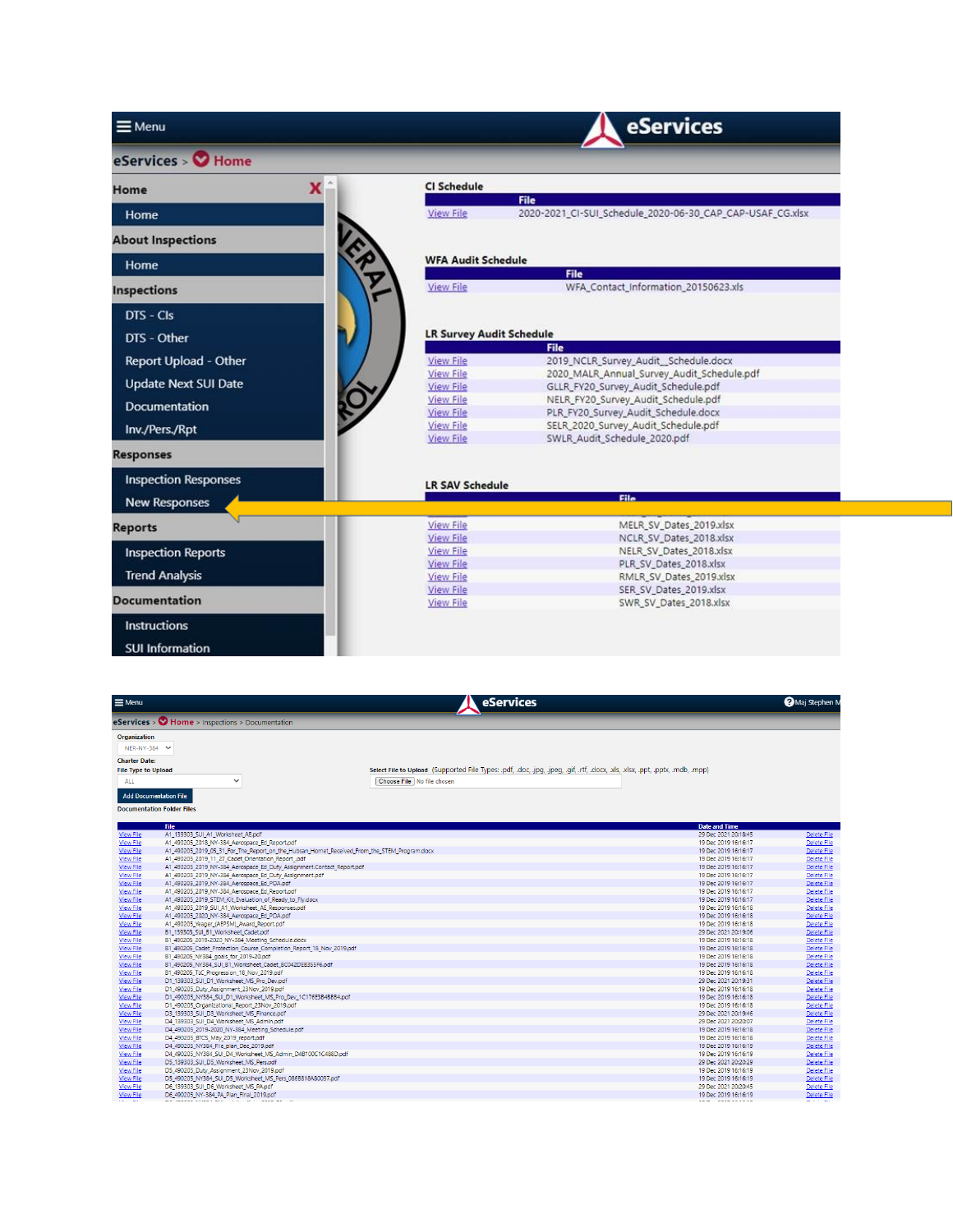Check to see if documents that were previously provided for your prior inspection are still listed in the Documentation webpage. If so, go ahead and delete them if they are of no use for this SUI. You should also check your unit's previous SUI so you can see the previous inspection results, including deficiencies.

Choose the File Type to Upload, which corresponds to the tab designator for the inspection area, for example D-1 for Professional Development. Then click on Choose File under Select File to Upload and pick the tab worksheet or associated document to upload to that area. For example, if you use paper tests, upload the inventory of the paper tests for the past two years. If that inventory is a printed document, scan it and save it as a PDF. That test inventory can either be appended to the D-1 worksheet itself or uploaded as a separate file under the D-1 tab; either method is acceptable.

Get familiar with the SUI worksheets and the proofs (i.e., documentation) needed to answer each question. Discuss each SUI tab with the appropriate staff officer. You very well may have questions at that point, in which case you should ask for help from the inspection team or the appropriate group staff officer. The SUI inspection team members are here to help to the extent possible. The inspection team consists of experienced and qualified CAP officers who may be able to answer your questions. However, the first resource for assistance should be your group staff.

Some areas will not be evaluated. Tab D-6, Public Affairs, will not be evaluated. If your unit does not have a vehicle assigned, tab D-8, Transportation, will not be evaluated.

Download any prior SUI reports from the IG module by going to Report Upload – Other, as shown below.